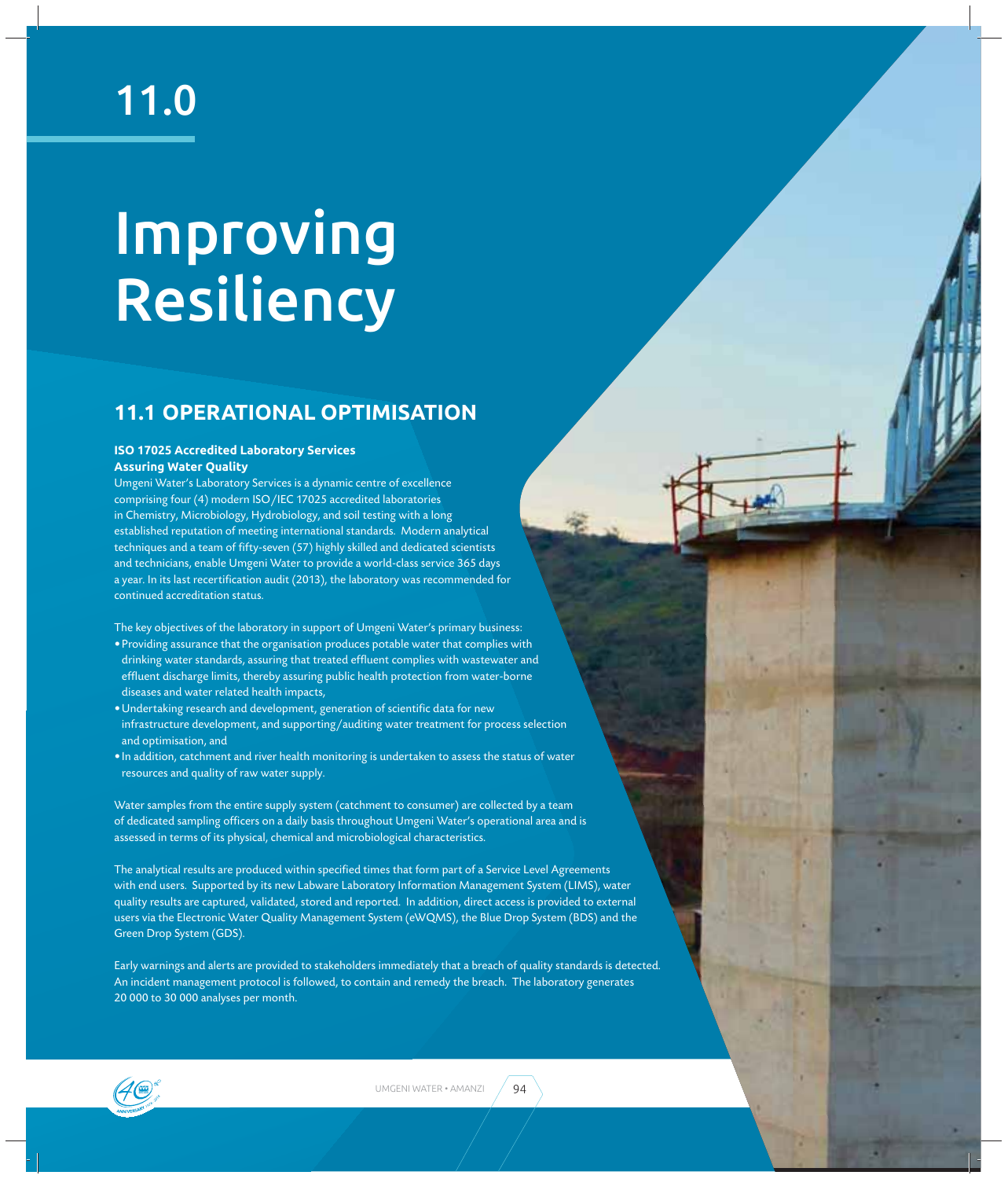**Water sample** *scanning-1990s*

# Water sample<br>
scanning-1990s<br>
Manuscript<br>
Surance<br>
Surance<br>
Surance<br>
Water quality<br>
testing 2012<br>
Water quality<br>
testing 2012<br>
Manuscript<br>
Considers and the year under rev<br>
Umgeni Water's Info<br>
investment program<br>
resilien *Water quality testing and assurance over the years*

*Water quality testing 2012*

#### **Assurance through robust information and communications technology systems**

Umgeni Water has an organisation-wide and holistic ICT management approach in place that aligns information and communication technology systems to its business strategies and thereby supports information requirements and decision-making capabilities of the organisation.

Umgeni Water uses the Government-Wide Enterprise Architecture (GWEA) framework, adopted and customised for South Africa by the national Government Information Technology Officers' Council (GITOC) for its enterprise architecture.

In the year under review progress was made with implementation of Umgeni Water's Information Communication Technology systems capital investment programme which has ensured that Umgeni Water has resilient systems in place to deliver on its mandate.

Programmes completed in the reporting period include: • Redundant Wireless Network for operational areas, which has ensured a stable communication platform,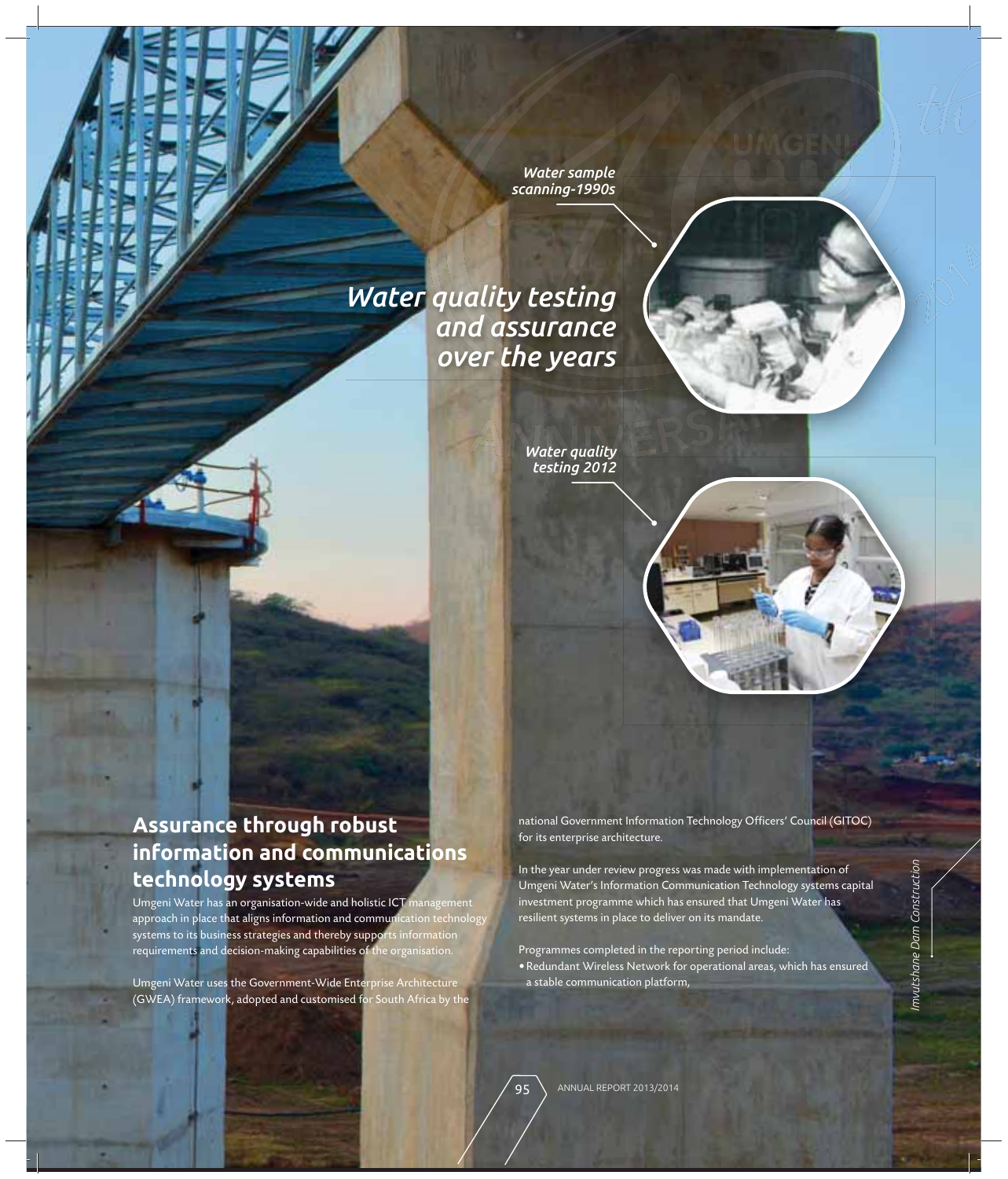- The creation of a regional office / secondary computer room to enhance business continuity,
- Treasury Management System,
- Performance Management Information System,
- Laboratory Management System, and
- ICT Governance framework, which has ensured alignment with King III.

Umgeni Water's ICT plans for 2014/2015 include:

- Implementation of Year 2 of the ICT Strategy
- Enterprise Resource Planning (ERP) System,
- Benchmarking System,
- Innovation Management System,
- Information and Content Management System,
- Upgrade of the Intranet and Internet,
- Web Water forum,
- GIS Ortho photography,
- Business Process re-engineering,
- Unified Communications Plan, and
- Response to the POPI Act.

#### **Research and Innovation**

In the year Umgeni Water approved its Innovation Policy, the purpose of which is to provide a favourable corporate environment for innovative suggestions to emerge. Umgeni Water will benefit from this through its employees working differently and more creatively to serve the organisation and sector needs.

The utilisation of new technology and processes to improve efficiencies and increase effectiveness within Umgeni Water's operations is considered a key component of moving the organisation forward in its growth phase. A large portion of the knowledge gained in new technology and processes that will be applicable to the organisation is through the innovation, research and development (IRD) projects that are undertaken by the organisation itself and by the University of KwaZulu-Natal (UKZN) for the organisation through the UW/UKZN Chair of Water Resource Management.

Umgeni Water plans and implements several projects for which work completed is shown in Table 11.1.

Table 11.1: *Umgeni Water's major research projects and progress made in 2013/2014.*

| <b>Research Project</b>                                                                        | <b>Objectives</b>                                                                                                          | <b>Progress 2013/2014</b>                                                                                                                                                                          |
|------------------------------------------------------------------------------------------------|----------------------------------------------------------------------------------------------------------------------------|----------------------------------------------------------------------------------------------------------------------------------------------------------------------------------------------------|
| 1. Evaluation of Ultrafiltration as an Alternative to<br>Conventional Potable Water Treatment. | To test the applicability of Ultrafiltration technology<br>for treatment of low turbidity waters at Umgeni Water.          | All planned pilot trials were successfully completed.<br>Ultrafiltration is a viable alternative to conventional<br>water treatment processes in the treatment of low<br>turbidity water.          |
| 2. Determination of Residual Polymeric Coagulants in<br>Potable Water.                         | To develop an analytical method to quantify the<br>residual polymer in final drinking water.                               | An analytical method using colloidal gold particles has<br>been successfully developed. A preliminary scan of<br>samples from some of the water treatment works in<br>Umgeni Water is in progress. |
| 3. Long-term Effects of Coagulants on Filter<br>Performance.                                   | To determine the impact of coagulants (inorganic and<br>organic) on the long-term performance of rapid gravity<br>filters. | Plant trials assessing the impact of coagulants on long-<br>term filter performance are being finalised.                                                                                           |

In addition, Umgeni Water continues with its research programme in modern analytical techniques As follows:

• Radioactive screening: Tests for uranium, and alpha-beta radioactivity,

• Endocrine Disrupting Compounds: The levels of Endocrine Disrupting Compounds (EDCs) at Darvill Wastewater Treatment Works,

• Polymers for water treatment: A test method using gold nanoparticles is currently being assessed,

• Soil testing: New methods for thirty-six (36) different analyses are currently being implemented for routine application, and

• Real Time Polymerase Chain Reaction (PCR): Work is progressing steadily with testing for enteric viruses.



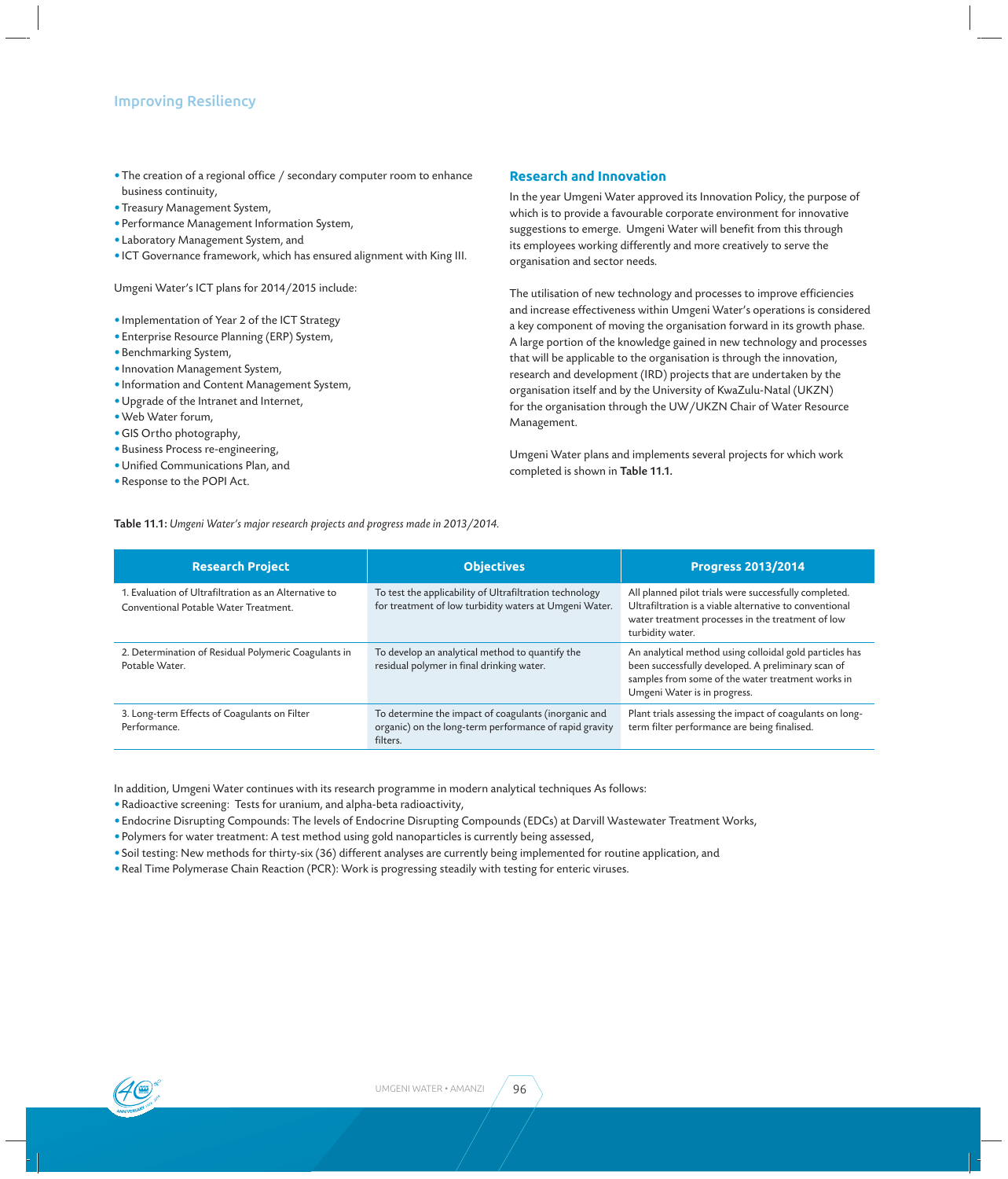#### **11.2 RISK MANAGEMENT**

Umgeni Water defines risk as any exposure to the consequences of uncertainty that could affect the organisation's ability to meet its strategic objectives. Risk management is guided by an Integrated Risk Management Framework which is aligned to strategy, thereby ensuring a focused and directed process of risk management in the organisation. The Board of Umgeni Water approves the organisation's risk appetite and tolerance framework on an annual basis.

The organisation's strategic risks are shown is Table 11.2 and show the link to strategic perspectives, objectives and outcomes and how these have been treated / mitigated. Of a total of nine (9) strategic risks, 89% have been treated to a level equal to or above 50% (reasonable) overall control strength and 78% of risks to a level equal or above 70% (good) overall control strength. All strategic risks are within the organisation's risk tolerance level. Four risks (4) are outside the appetite level

*Table 11.2: Umgeni Water Strategic Risks as at 30 June 2014*

| <b>Risk</b><br># | <b>Risk Name, Score and Status</b>                                                                                                                                                                                                                                                                                                                                                                                   | <b>Cause, Context and</b><br><b>Treatment</b>                                                                                                                                                                                                                                                                                                                                                                                                                                                                                                                                                                                                                                                                                                                                                                                                  | Main Strategic, Perspective, Objectives<br>and Outcomes Impacted                                                                                                                                                                                                                                                                                                                                                                                                                                                     |
|------------------|----------------------------------------------------------------------------------------------------------------------------------------------------------------------------------------------------------------------------------------------------------------------------------------------------------------------------------------------------------------------------------------------------------------------|------------------------------------------------------------------------------------------------------------------------------------------------------------------------------------------------------------------------------------------------------------------------------------------------------------------------------------------------------------------------------------------------------------------------------------------------------------------------------------------------------------------------------------------------------------------------------------------------------------------------------------------------------------------------------------------------------------------------------------------------------------------------------------------------------------------------------------------------|----------------------------------------------------------------------------------------------------------------------------------------------------------------------------------------------------------------------------------------------------------------------------------------------------------------------------------------------------------------------------------------------------------------------------------------------------------------------------------------------------------------------|
| $\mathbf{1}$     | Performance of bulk wastewater<br>infrastructure assets.<br>• Overall Control Strength: Reasonable 50%<br>· Severity: Moderate-Low: 15<br>• Probability: 72% Likely and/or could occur<br>within 1 year<br>• Risk Owner: GM Operations<br><b>Score</b><br>10.8 (Low)<br><b>Risk Appetite and Tolerance</b><br>• Outside Appetite<br>• Within Tolerance                                                               | Cause and Context: Influent quality-illegal<br>discharges from industries and storm water<br>infiltration. Capacity and technology constraints,<br>resulting in non-compliance with effluent discharge<br>requirements.<br>Treatment Approach: Initiatives planned and<br>implemented at each WWTW and critical refurbishment<br>and upgrades of major works included and implemented<br>as part of capital programme.                                                                                                                                                                                                                                                                                                                                                                                                                         | <b>Customer and Stakeholder Perspective:</b><br>SO2: Increase customer and stakeholder value.<br><b>Organisational Capacity Perspective:</b><br>SO7: Improve and increase infrastructure assets.<br><b>Outcomes</b><br>Infrastructure Stability<br><b>Product Quality</b><br><b>Customer Satisfaction</b><br>Stakeholder Understanding and Support<br>Community and Environmental Sustainability.                                                                                                                    |
| 2                | Infrastructure investment to meet service<br>delivery mandate and growth plans.<br>• Overall Control Strength: Good 78%<br>• Severity: Moderate: 19<br>• Probability: 50% Fairly poor and/or<br>could possibly occur within 2 years<br>• Risk Owner: GM Engineering and<br><b>Scientific Services</b><br><b>Score</b><br>9.5 (Low)<br><b>Risk Appetite and Tolerance</b><br>• Outside Appetite<br>• Within Tolerance | Cause and Context: Alignment and prioritisation<br>of the infrastructure plan and budget to increase<br>capacity to meet demand, improve service levels<br>and for growth.<br>Inaccurate demand estimates obtained leading to<br>inefficiency in infrastructure project planning and<br>design.<br>Treatment Approach: Critical supply infrastructure<br>is annually identified, aligned, prioritised, funded and<br>implemented as part of the organisation's capital<br>infrastructure programme linked to strategy.                                                                                                                                                                                                                                                                                                                         | <b>Customer and Stakeholder Perspective:</b><br>SO1: Increase services and customers.<br>SO2: Increase customer and stakeholder value.<br><b>Organisational Capacity Perspective:</b><br>SO7: Improve and increase infrastructure assets.<br><b>Outcomes</b><br>Infrastructure Stability<br><b>Product Quality</b><br><b>Customer Satisfaction</b><br>Stakeholder Understanding and Support<br>Community and Environmental Sustainability.                                                                           |
| 3                | <b>Sustainable Tariff</b><br>• Overall Control Strength: Good 70%<br>• Severity: Minor-High: 7<br>• Probability: 51% Even probability and/or could<br>occur within 1-2 years<br>• Risk Owner: GM Finance<br><b>Score</b><br>3.6 (Low)<br><b>Risk Appetite and Tolerance</b><br>• Within Appetite<br>• Within Tolerance                                                                                               | Cause and Context: Constraints on ability to<br>charge a tariff that will ensure financial viability<br>and protection of operating cash flows against<br>operating risk including volatile sales volumes,<br>above inflation input costs (major cost drivers)<br>and high energy costs. Impacted by changes in<br>operating rules, significant capital investments with<br>low returns and high impairment costs. Uncertainty<br>around tariff approval process.<br>Treatment Approach: Tariff policy ensures transparency<br>and formal tariff process. Scenario analysis on the<br>impact of operational risk factors on financial viability.<br>On-going optimisation of funding mix from tariff,<br>grants and borrowing for capital programme. Enhanced<br>stakeholder engagement to secure grant funding for<br>developmental projects. | <b>Customer and Stakeholder Perspective:</b><br>SO1: Increase services and customers.<br>SO2: Increase customer and stakeholder value.<br><b>Financial Perspective:</b><br>SO4: Increase financial sustainability.<br><b>Organisational Capacity Perspective:</b><br>SO7: Improve and increase infrastructure assets.<br>Outcomes:<br><b>Financial Viability</b><br>Infrastructure Stability<br><b>Customer Satisfaction</b><br>Stakeholder Understanding and Support<br>Community and Environmental Sustainability. |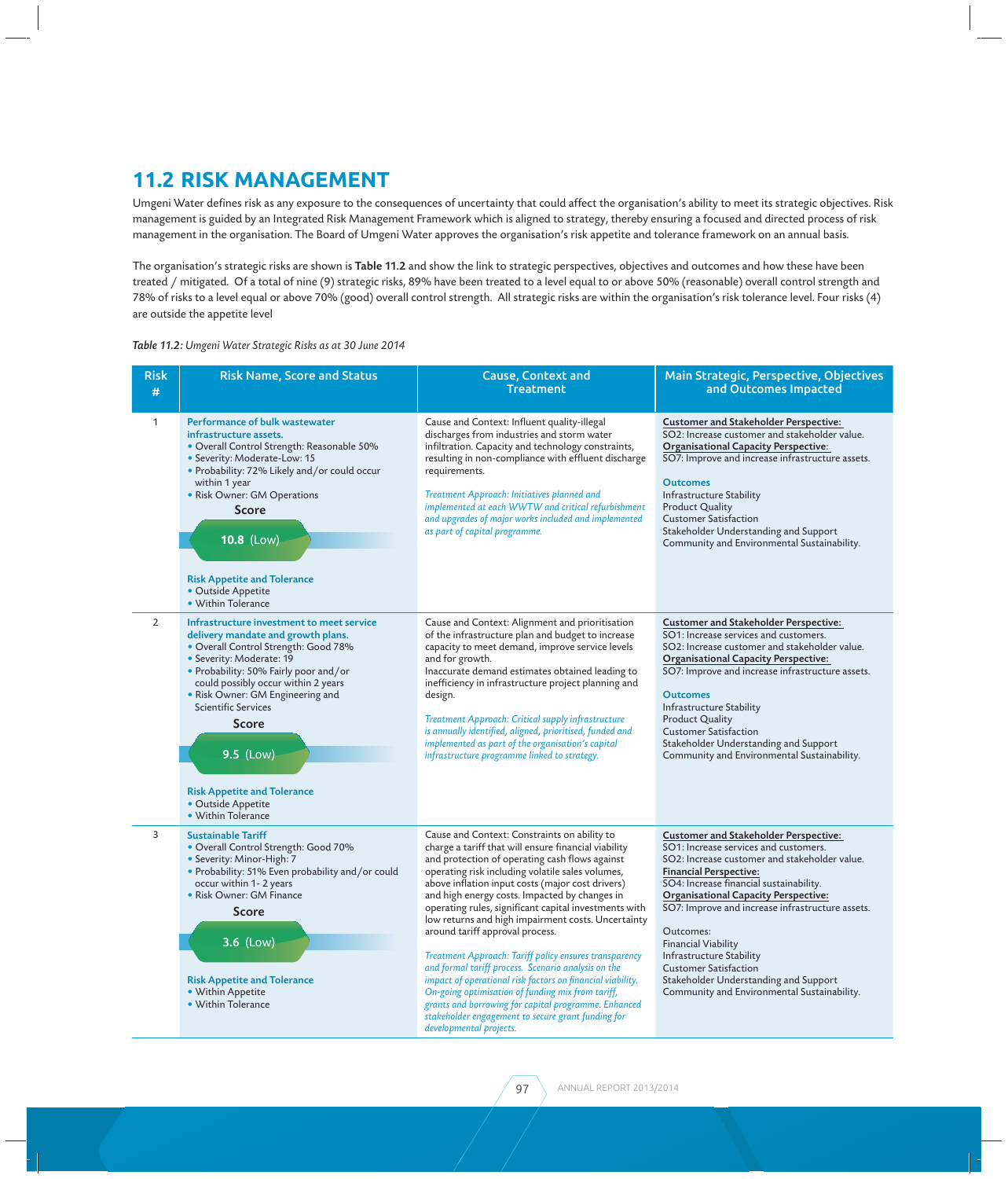#### Improving Resiliency

| <b>Risk</b><br># | <b>Risk Name, Score and Status</b>                                                                                                                                                                                                                                                                                                                                                              | <b>Cause, Context and</b><br><b>Treatment</b>                                                                                                                                                                                                                                                                                                                                                                                                                                                                                                | Main Strategic, Perspective, Objectives<br>and Outcomes Impacted                                                                                                                                                                                                                                                                                                                                                                                                                                             |
|------------------|-------------------------------------------------------------------------------------------------------------------------------------------------------------------------------------------------------------------------------------------------------------------------------------------------------------------------------------------------------------------------------------------------|----------------------------------------------------------------------------------------------------------------------------------------------------------------------------------------------------------------------------------------------------------------------------------------------------------------------------------------------------------------------------------------------------------------------------------------------------------------------------------------------------------------------------------------------|--------------------------------------------------------------------------------------------------------------------------------------------------------------------------------------------------------------------------------------------------------------------------------------------------------------------------------------------------------------------------------------------------------------------------------------------------------------------------------------------------------------|
| $\overline{4}$   | Ability to deliver projects on time and<br>within budget.<br>· Overall Control Strength: Reasonable 70%<br>• Severity: Minor: 5<br>· Probability: 51% Even probability and/or could<br>occur within 1-2 years<br>• Risk Owner: GM Engineering and<br><b>Scientific Services</b><br><b>Score</b><br>$2.5$ (Low)<br><b>Risk Appetite and Tolerance</b><br>· Within Appetite<br>• Within Tolerance | Cause and Context: Actual cost and delivery time<br>of projects may significantly differ from approved<br>plans. The variation may lead to undesirable<br>impacts such as reputational damage and<br>financial costs.<br>Treatment Approach: Effective engineering, procurement<br>and construction management (EPCM) process<br>alignment within the specified time-frames.                                                                                                                                                                 | <b>Customer and Stakeholder Perspective:</b><br>SO1: Increase services and customers.<br>SO2: Increase customer and stakeholder value.<br><b>Organisational Capacity Perspective:</b><br>SO7: Improve and increase infrastructure assets.<br><b>Outcomes</b><br>Infrastructure Stability<br><b>Product Quality</b><br><b>Customer Satisfaction</b><br>Stakeholder Understanding and Support<br>Community and Environmental Sustainability.                                                                   |
| 5                | Water resources availability<br>• Overall Control Strength: Poor 40%<br>• Severity: Minor: 5<br>· Probability: 50 % Fairly poor and/or could<br>possibly occur within 2 years<br>• Risk Owner: GM Engineering and<br><b>Scientific Services</b><br><b>Score</b><br>$2.5$ (Low)<br><b>Risk Appetite and Tolerance</b><br>• Outside Appetite<br>• Within Tolerance                                | Cause and Context: South Coast system supply<br>currently exceeds demand which is >98% assured<br>yield. Planning horizons and prioritisation to match<br>supply and demand.<br>Treatment Approach: Integrated planning and<br>implementation for short, medium and long-term<br>augmentation of systems with stakeholders. Water<br>conservation and demand management initiatives.<br>Review of water resources mix including reuse and<br>desalination.                                                                                   | <b>Customer and Stakeholder Perspective:</b><br>SO1: Increase services and customers<br>SO2: Increase customer and stakeholder value<br><b>Organisational Capacity Perspective:</b><br>SO8: Increase water resources sustainability<br><b>Outcomes:</b><br>Water Resources Adequacy<br><b>Customer Satisfaction</b><br>Stakeholder Understanding and Support<br>Community and Environmental Sustainability.                                                                                                  |
| 6                | Protection and safeguarding of assets.<br>• Overall Control Strength: Good 75%<br>• Severity: Minor: 4<br>• Probability: 58 % Even probability and/or could<br>occur within 1 - 2 years<br>• Risk Owner: GM Corporate Services<br><b>Score</b><br>$2.3$ (Low)<br><b>Risk Appetite and Tolerance</b><br>• Outside Appetite<br>• Within Tolerance                                                 | Cause and Context: Illegal settlements and<br>unauthorised construction on properties and<br>servitudes. Umgeni Water's right of access limited.<br>General encroachment and impact on assets.<br>Remote locations are difficult to secure or monitor<br>resulting in theft and vandalism.<br>Treatment Approach: Implementation of servitude<br>management procedure. Safety and security measures to<br>protect staff, assets and public. Properties and servitudes<br>maintained and monitored. Disposal of property no<br>longer in use. | <b>Customer and Stakeholder Perspective:</b><br>SO2: Increase customer and stakeholder value.<br><b>Organisational Capacity Perspective:</b><br>SO7: Improve and increase infrastructure assets.<br><b>Outcomes</b><br>Infrastructure Stability<br>Stakeholder Understanding and Support<br>Community and Environmental Sustainability.                                                                                                                                                                      |
| 7                | Ability to secure funding to meet<br>developmental goals.<br>• Overall Control Strength: Good 80%<br>• Severity: Minor: 5<br>. Probability: 40 % Fairly poor and/or could<br>possibly occur within 2 years<br>• Risk Owner: GM Finance<br><b>Score</b><br>$2$ (Low)<br><b>Risk Appetite and Tolerance</b><br>• Within Appetite<br>• Within Tolerance                                            | Cause and Context: Inability to secure required<br>project grant funding. Delayed receipt of funding<br>resulting in projects not being delivered on time.<br>Budgetary pressure, rising cost of capital and cost<br>cutting due to macro-economic pressures.<br>Treatment Approach: Enhanced stakeholder engagement<br>to secure grant funding for developmental projects.<br>On-going optimisation of funding mix from tariff, grants<br>and borrowing.                                                                                    | <b>Customer and Stakeholder Perspective:</b><br>SO1: Increase services and customers<br>SO2: Increase customer and stakeholder value<br><b>Financial Perspective:</b><br>SO3: Increase mobilisation of funds<br><b>Organisational Capacity Perspective:</b><br>SO7: Improve and increase infrastructure assets<br><b>Outcomes</b><br>Infrastructure Stability<br><b>Customer Satisfaction</b><br>Stakeholder Understanding and Support<br>Community and Environmental Sustainability<br>Financial Viability. |